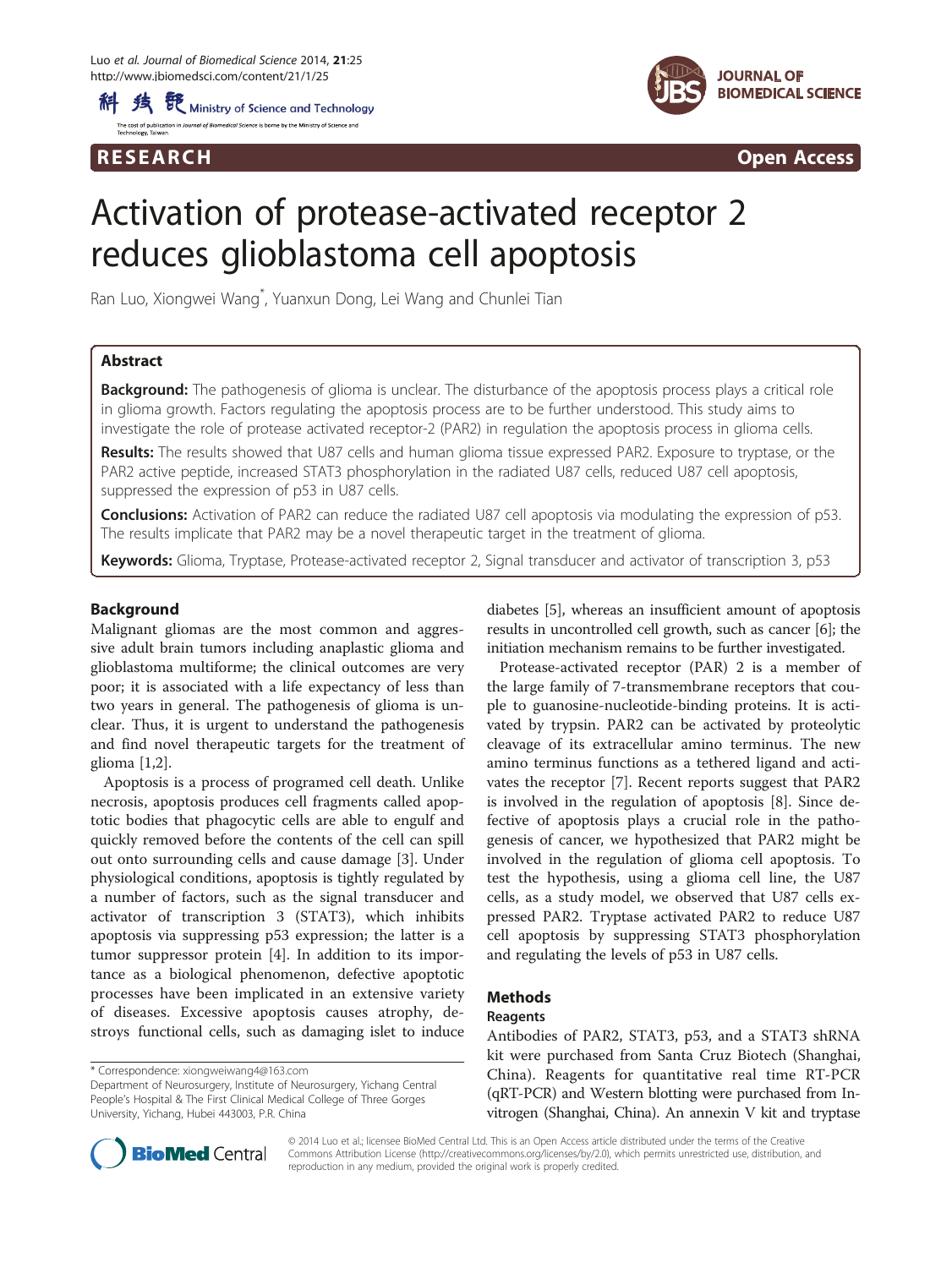were purchased from Sigma Aldrich (Shanghai, China). The active PAR2 peptide and control peptide were purchased from Alibaba Biotech (Hangzhou, China).

# Cell culture

Glioma cell line, U87 cell, was purchased from ATCC. U87 cells were cultured in DMEM medium supplemented with 10% fetal bovine serum, 2 mM glutamine, 200 U penicillin/ml, 0.2 g/ml streptomycin at 37°C.

# Human glioma tissue collection

Surgically removed glioma tissue was collected from 3 patients (1 male, 2 females). The marginal normal tissue was collected using as the normal control tissue. The glioma tissue and normal tissue were proved by a pathologist. The using human tissue in the present study was approved by the Human Research Ethic Committee at Three Gorges University. An informed, written consent was obtained from each patient.

# Irradiation

U87 cells were irradiated with a medical linear accelerator (Varian Linear Accelerator models 2100C (/D), Varian Medical Systems, Palo Alto, CA, USA) at 500 cGy/min; the irradiation was continued until 8Gy as described previously [\[9](#page-4-0)]. Control cells were unirradiated. 6-8 h after the irradiation, the cells were processed for further experiments.

# qRT-PCR

Total RNA was extracted from U87 cells with the TRIzol reagents. cDNA was converted from the RNA with a reverse transcription kit. qPCR was performed with SYBR supermix in a MiniOptcon real time PCR system. The Ct values were analyzed using the 2ΔΔCT method. The target gene expression was normalized to the percentage of β-actin. The primers using in the present study include: PAR2, forward, tgctagcagcctctctctcc; reverse, ccagtgaggacagatgcaga (NCBI, AY336105). P53, forward, tggccatctacaagcagtca; reverse, ggtacagtcagagccaacct (NCBI, NM\_001126114.2).

# Western blotting

Total proteins were extracted from the U87 cells and separated on SDS-PAGE (sodium dodecyl sulfate polyacrylamide gel electrophoresis), and transferred onto a nitrocellulose membrane; the membrane was blocked with 5% skim milk for 30 min, incubated with the first antibodies (100 ng-200 ng/ml) overnight at 4°C, and followed by incubating with the secondary antibodies for 1 h. The membranes were washed with TBST (Tris buffered saline-Triton X-100) after each incubation. The immune complexes were developed with the enhanced luminol-based chemiluminescent substrate. The results were recorded with X films.

### Flow cytometry

Apoptosis of U87 cells was assessed by flow cytometry. The live cells were stained with propidium iodide (PI) and annexin V kit. The  $PI^+$  cells were gated out first; the remaining cells were assessed to determine the frequency of annexin  $V^+$  cells.

# RNA interference (RNAi)

The STAT3 gene or PAR2 gene was knocked down in U87 cells with commercial RNAi reagent kits following the manufacturer's instructions. The peak value of the STAT3 or PAR2 knockdown was reached in 6-8 days after the transduction.

# **Statistics**

The data were presented as mean ± SD. Differences between groups were determined by Student  $t$  test.  $P < 0.05$ was set as a significant criterion.

# Results

#### Glioma cells express PAR2

We firstly assessed the expression of PAR2 in the glioma tissue and glioma cell line, the U87 cells. As shown by qRT-PCR and Western blotting, the expression of PAR2 was detected in U87 cells and glioma tissue at both mRNA levels and protein levels. Much less PAR2 levels were detected in the normal brain tissue (Figure [1](#page-2-0)).

## Tryptase reduces radiation-induced U87 cell apoptosis

Mast cells are associated with cancer growth [[10](#page-4-0)]. Tryptase is one of the major chemical mediators of mast cells; it cleaves PAR2 to activate the PAR2-bearing cells. We postulate that tryptase activates U87 cells and influences the process of apoptosis induced by other factors such as radiation. Thus, we treated U87 cells with radiation in the presence or absence of tryptase or the PAR2 active peptide. As shown by flow cytometry data, about 4% apoptotic cells were detected in naïve U87 cells; after radiation, the apoptotic U87 cells reached 56%, which was abolished by the presence of tryptase or the PAR2 active peptide in the culture (Figure [2\)](#page-2-0).

# Tryptase suppresses radiation-induced STAT3 phosphorylation in U87 cells

STAT3 is involved in cancer growth [\[11](#page-4-0)]. Based on the data of Figures [1](#page-2-0) and [2,](#page-2-0) we infer that STAT3 is involved in the inhibition of the radiation-induced U87 cell apoptosis in the presence of tryptase. Thus, we treated U87 cells with the same procedures of Figure [2.](#page-2-0) The results showed that the STAT3 phosphorylation was detected in naïve U87 cells, which was markedly suppressed by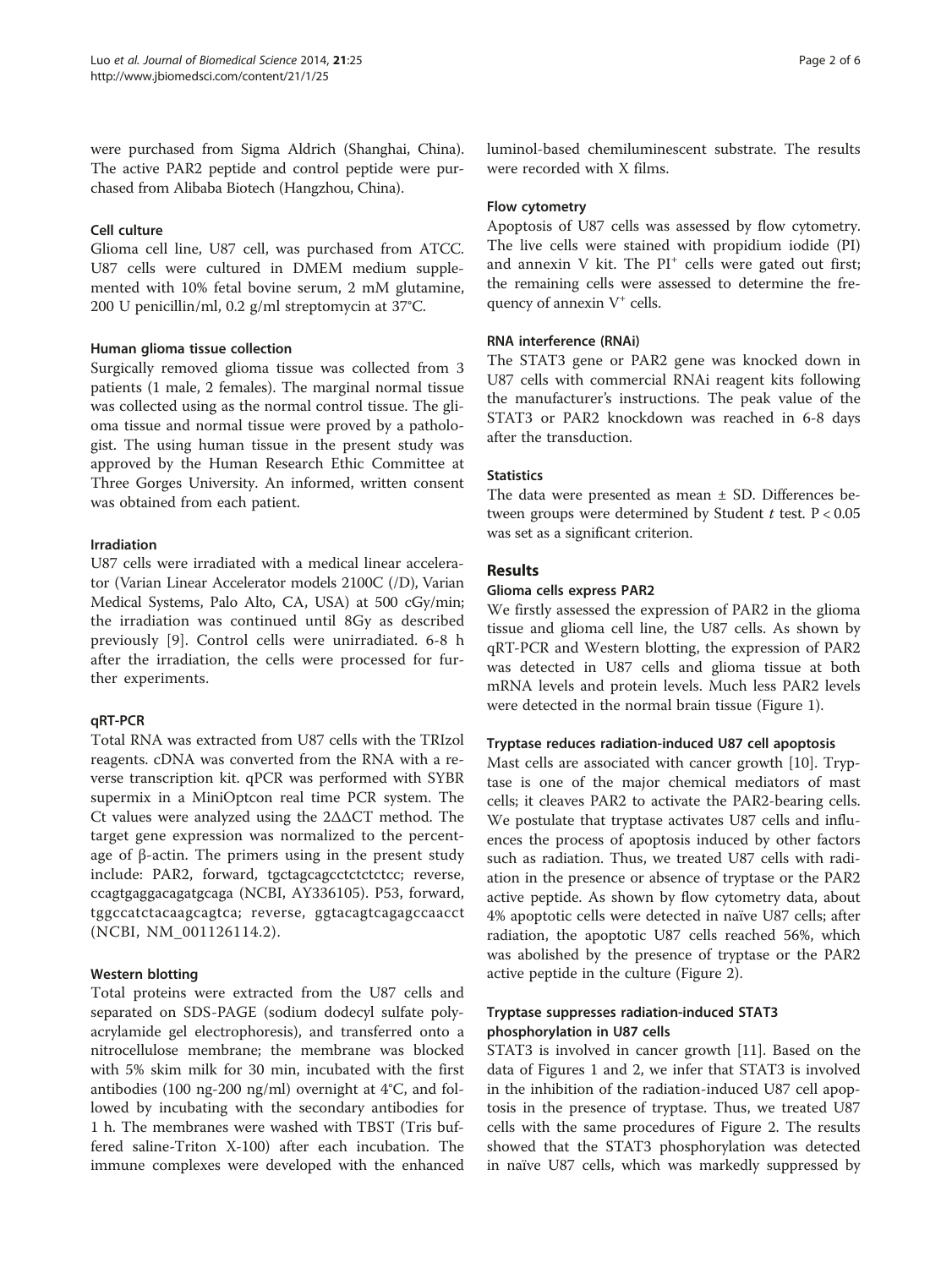<span id="page-2-0"></span>

radiation. The treatment with tryptase or active PAR2 peptide significantly suppressed the phosphorylation of STAT3, which was abolished by silencing the PAR2 gene by RNAi (Figure [3\)](#page-3-0). The results indicate that tryptase can repress the phosphorylation of STAT3 in U87 cells.

# Tryptase alters the expression of p53 in radiated U87 cells

P53 protein is an important molecule in the process of apoptosis. Whether tryptase regulates the expression of p53 in U87 cells, thus regulate the apoptosis of U87 cells, is unclear. We next assessed the levels of p53 in

radiated U87 cells after stimulating by tryptase. The results showed that tryptase or the active PAR2 peptide markedly suppressed the levels of p53 in U87 cells. To further test the role of STAT3 in the tryptase-regulated p53 expression in U87 cells, a batch of U87 cells were knocked down the gene of STAT3, treated with radiation and exposed to tryptase in the culture. Indeed, the expression of p53 was un-affected, similar to the saline group or the PAR2-null U87 cells (Figure [4\)](#page-3-0). The results implicate that tryptase alters the apoptosis rate in radiated U87 cells via regulating the expression of p53; STAT3 plays an important role in the process.



Figure 2 Tryptase inhibits U87 cell apoptosis. The treatment of U87 cells is denoted above each dot plot panel. Radiation: U87 cells were treated with radiation (8Gy) in the culture. Dose of tryptase (control peptide and active peptide): 10 μg/ml. A, the dot plots indicat the frequency of PI<sup>+</sup> U87 cells or/and Annexin V<sup>+</sup> cells, which are summarized in **B**. PAR2d: U87 cells with the PAR2 gene knockdown. cshRNA: U87 cells treated with control shRNA. C, the PAR2 gene knockdown results. \*,  $p < 0.01$ , compared with group A7 (mean  $\pm$  SD). The data are from 3 separate experiments.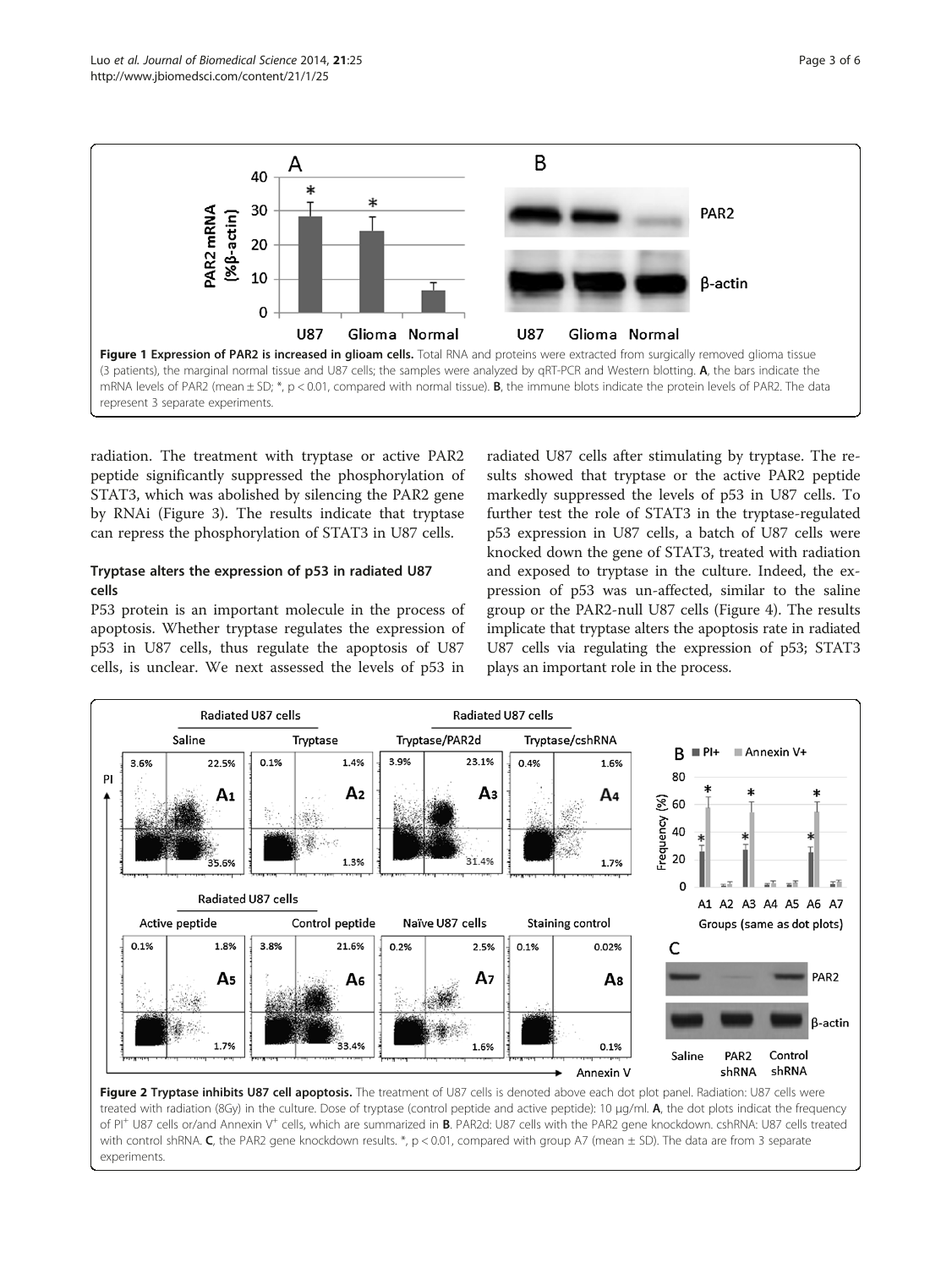<span id="page-3-0"></span>

# Discussion and conclusions

The present study revealed that the glioma cell line, U87 cells, and human glioma tissue, expressed high levels of PAR2. Upon exposure to tryptase, the radiation-induced U87 cell apoptosis was reduced, the phosphorylation of STAT3 was increased, p53 levels in U87 cells was suppressed.

In line with published data [\[12\]](#page-4-0), we observed that the frequency of apoptotic U87 cells was increased after irradiation. Apoptosis is a physiological phenomenon. The significance of apoptosis is to remove senescent cells [[13\]](#page-4-0) and the over functional cells, such as activated T cells (a phenomenon designated the activation induced cell death) [[14\]](#page-4-0). Deregulation of apoptosis is associated with the pathogenesis of a number of disorders, such as tumor cell growth [\[15\]](#page-4-0). One of the novel findings of the present study is that the expression of PAR2 is higher in U87 cells and human glioma tissue than normal brain tissue; activation of PAR2 by exposing to tryptase or the active PAR2 peptide can suppress the radiation-induced U87 cell apoptosis. The results implicate that activation of PAR2 can dirsturb the radiation-induced U87 cell apoptosis.

Published data indicate that mast cells are residential cells in the brain [[16\]](#page-4-0), such as in the thalamus, entorhinal cortex, hippocampus and the leptomeninges [\[17-19](#page-4-0)]. Radiation stimulation is one of the factors inducing mast cell activation [[20\]](#page-4-0). Upon activation, mast cells release mediators in a piecemeal fasion or anaphylactic fasion [[21,22\]](#page-4-0). The released tryptase may contact the body cells to regulate the apoptotic process. Tryptase is one of the major chemical mediators of mast cells. Previous reports indicate a close association between mast cells and cancers. Ma et al suggest that dynamic mast cell-stromal



U87 cells. cshRNA: Radiated U87 cells were treated with control shRNA. The data represent 3 separate experiments.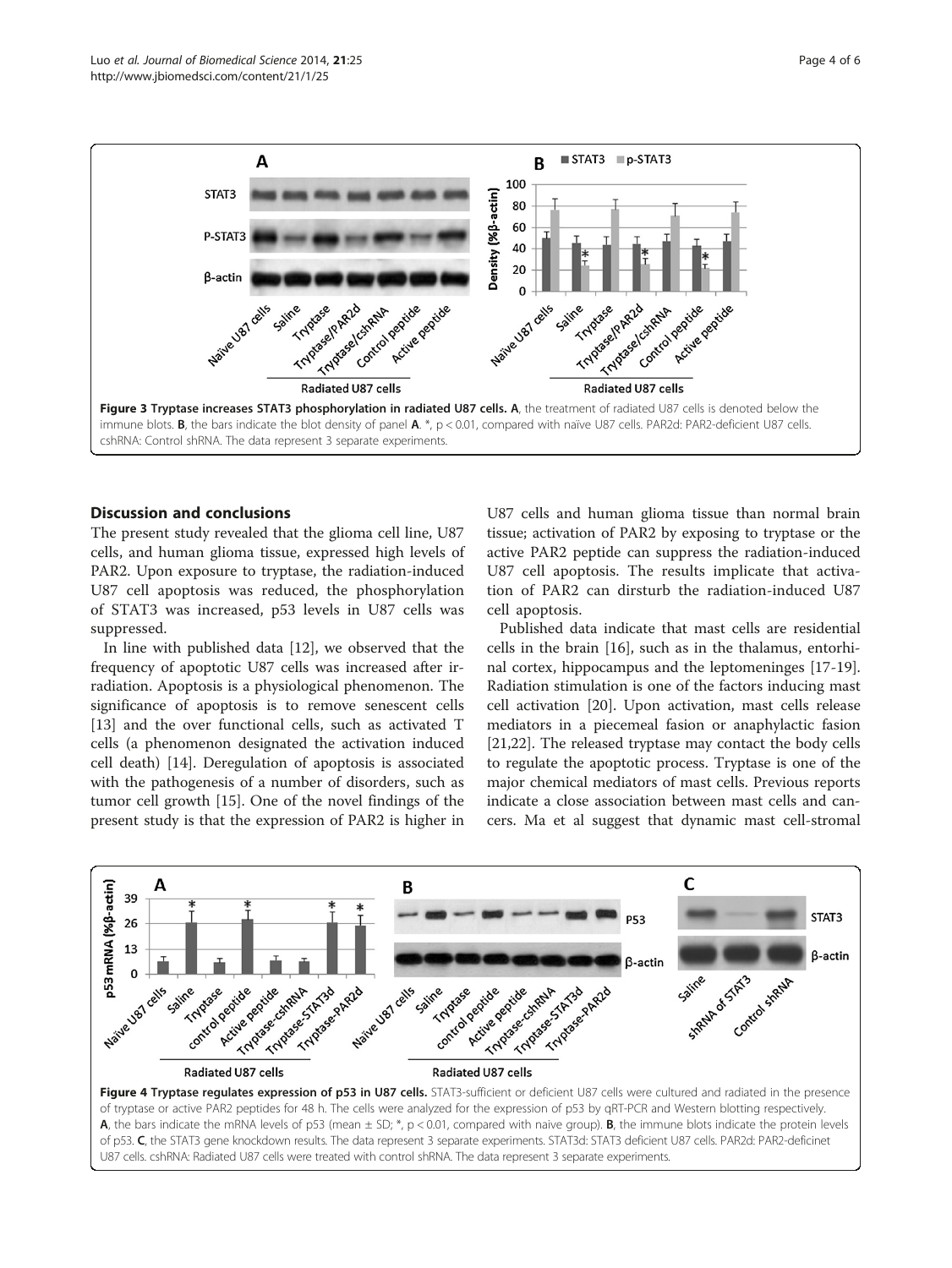<span id="page-4-0"></span>cell interactions promote growth of pancreatic cancer [23]. Khan et al indicate that mast cells are associated in the pathogenesis of colitis-induced colon cancer [24]. Together with the present data, mast cell-derived tryptase may contribute to the pathogenesis of cancer by disturbing the process of apoptosis in the body cells. To approve the inference, further experiments are needed.

STAT3 is an important mediator of tumor cell survival, growth, and invasion in a large group of glioma [25]. Hu et al indicate that STAT3 has a crucial role in cervical cancer progression, metastasis and develop to anti-cancer therapies [26]. Carbajo-Pescador et al. propose that blocking STAT3 has the therapeutic potential in malignant tumors [27]. The phosphorylation of STAT3 can inhibit p53 expression, or the inhibition of STAT3 induces p53 accumulation [4]. Our data have enriched the knowledge in this axis of STAT3-p53 cancer by providing evidence that tryptase can increase the phosphorylation of STAT3, so as to suppress the expression of p53. Mast cells regularly distribute all over the body of both healthy person and patients with cancer, and can be activated to release tryptase by a large number of events, such as allergy [[28](#page-5-0)], exposure to microbial products [\[29](#page-5-0)] and radiation [[30](#page-5-0)]. The radiation resistance of cancer is a common syndrome in the treatment of cancer; the pathogenesis is not fully understood. The present data provide evidence that mast cell-derived tryptase may be involved in the radiation resistance by modulating STAT3 phosphorylation and p53 expression in cancer cells. To prove the inference, further investigation is needed.

#### Competing interests

The authors declare that they have no competing interests.

#### Authors' contributions

RL, YD, LW and CT performed experiments, analyzed data and reviewed the manuscript. XW designed the project and wrote the paper. All authors read and approved the final manuscript.

#### Received: 29 August 2013 Accepted: 19 March 2014 Published: 26 March 2014

#### References

- 1. Adamson C, Kanu OO, Mehta AI, Di C, Lin N, Mattox AK, Bigner DD: Glioblastoma multiforme: a review of where we have been and where we are going. Expert Opin Investig Drugs 2009, 18:1061–1083.
- 2. Dunn GP, Rinne ML, Wykosky J, Genovese G, Quayle SN, Dunn IF, Agarwalla PK, Chheda MG, Campos B, Wang A, Brennan C, Ligon KL, Furnari F, Cavenee WK, Depinho RA, Chin L, Hahn WC: Emerging insights into the molecular and cellular basis of glioblastoma. Genes Dev 2012, 26:756–784.
- 3. Krysko DV, Vanden Berghe T, D'Herde K, Vandenabeele P: Apoptosis and necrosis: Detection, discrimination and phagocytosis. Methods 2008, 44:205–221.
- 4. Shukla S, Mahata S, Shishodia G, Pandey A, Tyagi A, Vishnoi K, Basir SF, Das BC, Bharti AC: Functional Regulatory Role of STAT3 in HPV16-Mediated Cervical Carcinogenesis. PLoS ONE 2013, 8:e67849.
- 5. Bending D, Zaccone P, Cooke A: Inflammation and type one diabetes. Int Immunol 2012, 24:339–346.
- 6. Lodewijk L, Prins AM, Kist JW, Valk GD, Kranenburg O, Rinkes IH, Vriens MR: The value of miRNA in diagnosing thyroid cancer: A systematic review. Cancer Biomarkers 2012, 11:229–238.
- 7. Coughlin SR: Thrombin signalling and protease-activated receptors. Nature 2000, 407:258–264.
- 8. Ahmad S, Ahmad A, Rancourt RC, Neeves KB, Loader JE, Hendry-Hofer T, Di Paola J, Reynolds SD, White CW: Tissue Factor Signals Airway Epithelial Basal Cell Survival via Coagulation and Protease-Activated Receptor Isoforms 1 and 2. Am J Respir Cell Mol Biol 2013, 48:94–104.
- 9. Ponti D, Costa A, Zaffaroni N, Pratesi G, Petrangolini G, Coradini D, Pilotti S, Pierotti MA, Daidone MG: Isolation and In vitro Propagation of Tumorigenic Breast Cancer Cells with Stem/Progenitor Cell Properties. Cancer Res 2005, 65:5506–5511.
- 10. Ribatti D, Crivellato E: Mast cells, angiogenesis and cancer. Adv Exp Med Biol 2011, 716:270–288.
- 11. Ho Y, Tsao SW, Zeng M, Lui VW: STAT3 as a therapeutic target for Epstein-Barr virus (EBV)-associated nasopharyngeal carcinoma. Cancer Lett 2013, 330:141–149.
- 12. Malla RR, Gopinath S, Alapati K, Gorantla B, Gondi CS, Rao JS: uPAR and cathepsin B inhibition enhanced radiation-induced apoptosis in gliomainitiating cells. Neuro-Oncol 2012, 14:745–760.
- 13. Gruber HE, Watts JA, Hoelscher GL, Bethea SF, Ingram JA, Zinchenko NS, Hanley EN Jr: Mitochondrial gene expression in the human annulus: in-ávivo data from annulus cells and selectively harvested senescent annulus cells. Spine J 2011, 11:782–791.
- 14. Qu B, Al-Ansary D, Kummerow C, Hoth M, Schwarz EC: ORAI-mediated calcium influx in T cell proliferation, apoptosis and tolerance. Cell Calcium 2011, 50:261–269.
- 15. Yuan CH, Filippova M, Duerksen-Hughes P: Modulation of apoptotic pathways by human papillomaviruses (HPV): mechanisms and implications for therapy. Viruses 2012, 4:3831–3850.
- 16. Silver R, Silverman AJ, Vitković L, Lederhendler II: Mast cells in the brain: evidence and functional significance. Trends Neurosci 1996, 19:25–31.
- 17. Florenzano F, Bentivoglio M: Degranulation, density, and distribution of mast cells in the rat thalamus: A light and electron microscopic study in basal conditions and after intracerebroventricular administration of nerve growth factor. J Comp Neurol 2000, 424:651-669.
- 18. Hendrix S, Warnke K, Siebenhaar F, Peters EMJ, Nitsch R, Maurer M: The majority of brain mast cells in B10.PL mice is present in the hippocampal formation. Neurosci Lett 2006, 392:174-177
- 19. Wilhelm M, King B, Silverman AJ, Silver R: Gonadal Steroids Regulate the Number and Activational State of Mast Cells in the Medial Habenula. Endocrinology 2000, 141:1178–1186.
- 20. Blirando K, Milliat F, Martelly I, Sabourin JC, Benderitter M: Francois As. Mast Cells Are an Essential Component of Human Radiation Proctitis and Contribute to Experimental Colorectal Damage in Mice. Am J Pathol 2011, 178:640–651.
- 21. Cirulli F, Pistillo L, de Acetis L, Alleva E, Aloe L: Increased Number of Mast Cells in the Central Nervous System of Adult Male Mice Following Chronic Subordination Stress. Brain Behav Immun 1998, 12:123–133.
- 22. Paus R, Theoharides TC, Arck PC: Neuroimmunoendocrine circuitry of the 'brain-skin connection'. Trends Immunol 2006, 27:32–39.
- 23. Ma Y, Hwang RF, Logsdon CD, Ullrich SE: Dynamic mast cell-stromal cell interactions promote growth of pancreatic cancer. Cancer Res 2013, 2013:2013.
- 24. Khan MW, Keshavarzian A, Gounaris E, Melson JE, Cheon EC, Blatner NR, Chen ZE, Tsai FN, Lee G, Ryu H, Barrett TA, Bentrem DJ, Beckhove P, Khazaie K: PI3K/AKT Signaling Is Essential for Communication between Tissue-Infiltrating Mast Cells, Macrophages, and Epithelial Cells in Colitis-Induced Cancer. Clin Cancer Res 2013, 19:2342–2354.
- 25. Stechishin OD, Luchman HA, Ruan Y, Blough MD, Nguyen SA, Kelly JJ, Cairncross JG, Weiss S: On-target JAK2/STAT3 inhibition slows disease progression in orthotopic xenografts of human glioblastoma brain tumor stem cells. Neuro-Oncol 2013, 15:198–207.
- 26. Hu Y, Chen H, Duan C, Liu D, Qian L, Yang Z, Guo L, Song L, Yu M, Hu M, Shi M, Guo N: Deficiency of Erbin induces resistance of cervical cancer cells to anoikis in a STAT3-dependent manner. Oncogenesis 2013, 2:e52.
- 27. Carbajo-Pescador S, Ordoñez R, Benet M, Jover R, García-Palomo A, Mauriz JL, González-Gallego J: Inhibition of VEGF expression through blockade of Hif1[alpha] and STAT3 signalling mediates the anti-angiogenic effect of melatonin in HepG2 liver cancer cells. Br J Cancer 2013, 109:83–91.